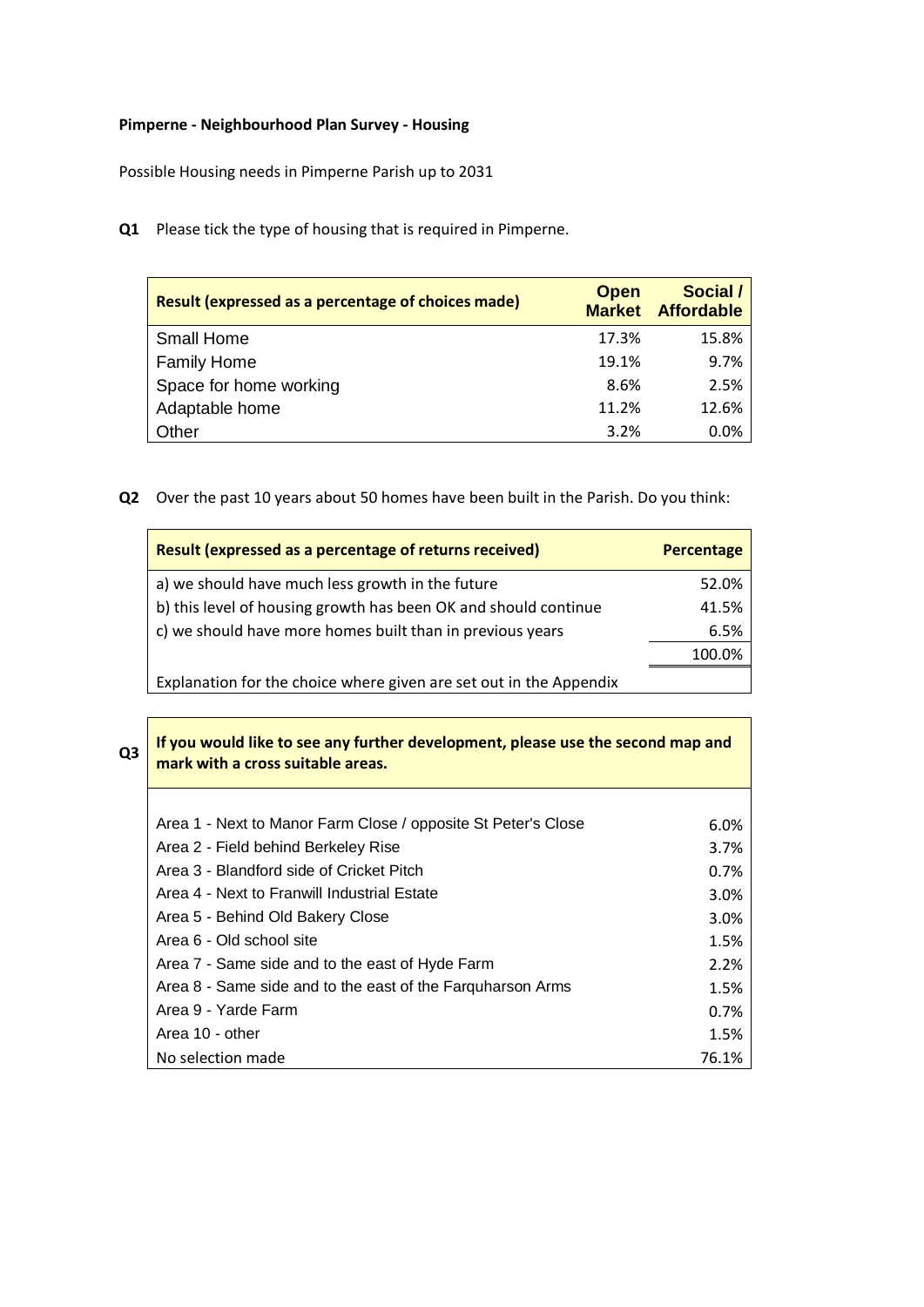| Appendix - (a), (b) and (c)                                                                                                                              |
|----------------------------------------------------------------------------------------------------------------------------------------------------------|
| (a) Where given the reasons for wanting less development are:-                                                                                           |
| Pimperne has grown enough & further development growth would require more<br>infrastructure                                                              |
| The amount of traffic passing through                                                                                                                    |
| Village has more than doubled since 1968                                                                                                                 |
| Stop villages being turned into suburbia / industrial estates                                                                                            |
| A lot of bungalows and modern homes take the character out of the village. (Manor Farm<br>road is the exception)                                         |
| Big developments in Blandford have already put pressure on roads and facilities in the area.<br>More building is not sustainable.                        |
| Should maintain a village status                                                                                                                         |
| This is a village and should stay small                                                                                                                  |
| We are classed as a large village so do not need a lot more housing                                                                                      |
| Pimperne is overcrowded already                                                                                                                          |
| Infrastructure of the village can't cope                                                                                                                 |
| In order to preserve the character of the village                                                                                                        |
| Overgrowth of the village                                                                                                                                |
| There is no evidence of need (to expand). If there is it needs to be analysed - anecdote is not<br>sufficient                                            |
| There is no work or infrastructure to support more families in the village with limited public<br>transport                                              |
| No space within the current settlement boundary and would change the character of the<br>village                                                         |
| To retain village status the growth should be small                                                                                                      |
| Any expansion would be into green field space.                                                                                                           |
| To maintain Pimperne as a village                                                                                                                        |
| We moved here to be in a village. It is already too big to know many people. There are not<br>enough green spaces excluding intensive agriculture space. |
| Growth in last 10 years has caused problems. We need to maintain a village atmosphere and<br>not become a Blandford suburb                               |
| The village is big enough                                                                                                                                |
| Opposed to too much rural expansion                                                                                                                      |
| Fifty new homes in the past ten years is not sustainable. Some growth is OK but at a slower<br>rate. Concern if the roads can take more traffic.         |
| Village is big enough. Do not want green fields and open space built on.                                                                                 |
| Already overdeveloped                                                                                                                                    |
| Would lose (large) village identity                                                                                                                      |
| Pimperne appears to have had more development than other villages so they should share<br>more of any future developments                                |
| Housing should allow more room for parking and gardens                                                                                                   |
| More growth yes but less than 50 in 10 years                                                                                                             |
| Village infrastructure is adequate for current housing but would not cope with much more.                                                                |
| The village is big enough                                                                                                                                |
| Pimperne is already a large village - we don't want a town                                                                                               |
| Lack of infrastructure                                                                                                                                   |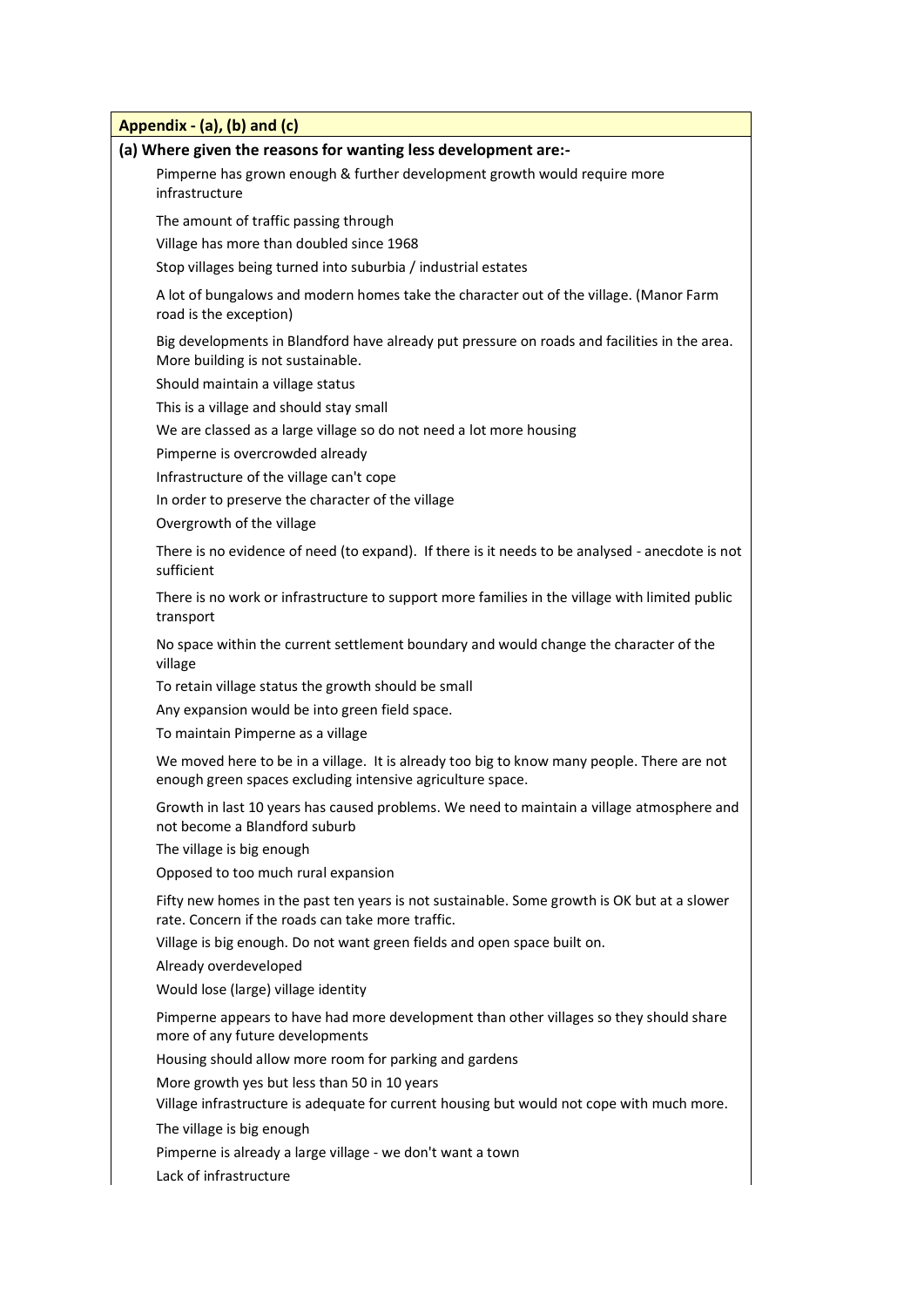# **Appendix - (a), (b) and (c)** The need to preserve Pimperne as a village; more development would see Pimperne merge up with Blandford To keep a village feel. Any more development will lose the 'village' concept Pimperne is already quite large Pimperne will lose its village feel No jobs; no public transport Pimperne has enough (housing) already Pimperne is not big enough ... to take more housing Too much now Shortage of space to build on. Shortage of suitable space The area is subject to flooding; the more buildings the greater the risk. Pimperne is now big enough Village, if much bigger will not be a village.

## **(b) Where given the reasons for wanting the current level of development are:-**

So as not to overburden existing facilities

To allow young locals to maintain balanced population (Old/Young) at affordable prices /rents

Reasonable growth to satisfy local need

Won't overburden services, roads & village

community should grow slowly

If more than 5 a year is built the roads need consideration first. Traffic is high enough

Cater for increase in population up to 2031

Seems like reasonable growth

Pimperne has benefited from some tasteful developments but too much more would spoil the village

The existing infrastructure would not support continued housing developments on a large scale

More homes are needed

The question is where to build. We are already up to the Cranborne Chase boundary. Not old school field

Impact on village services

There should be steady growth without overcrowding or bulking out too quickly

Infrastructure concerns

Past growth OK for size of the village

Developments too far from centre so need transport which causes more traffic. Already difficult to exit onto the A354

Some growth needed but not too much

In keeping with a village

To enable Pimperne to be a village and not a satellite of Blandford

Not enough affordable homes in Pimperne for local/young people

Existing approach is a reasonable policy to continue. Use brown field sites if possible. Develop a Pimperne by-pass to free up more space.